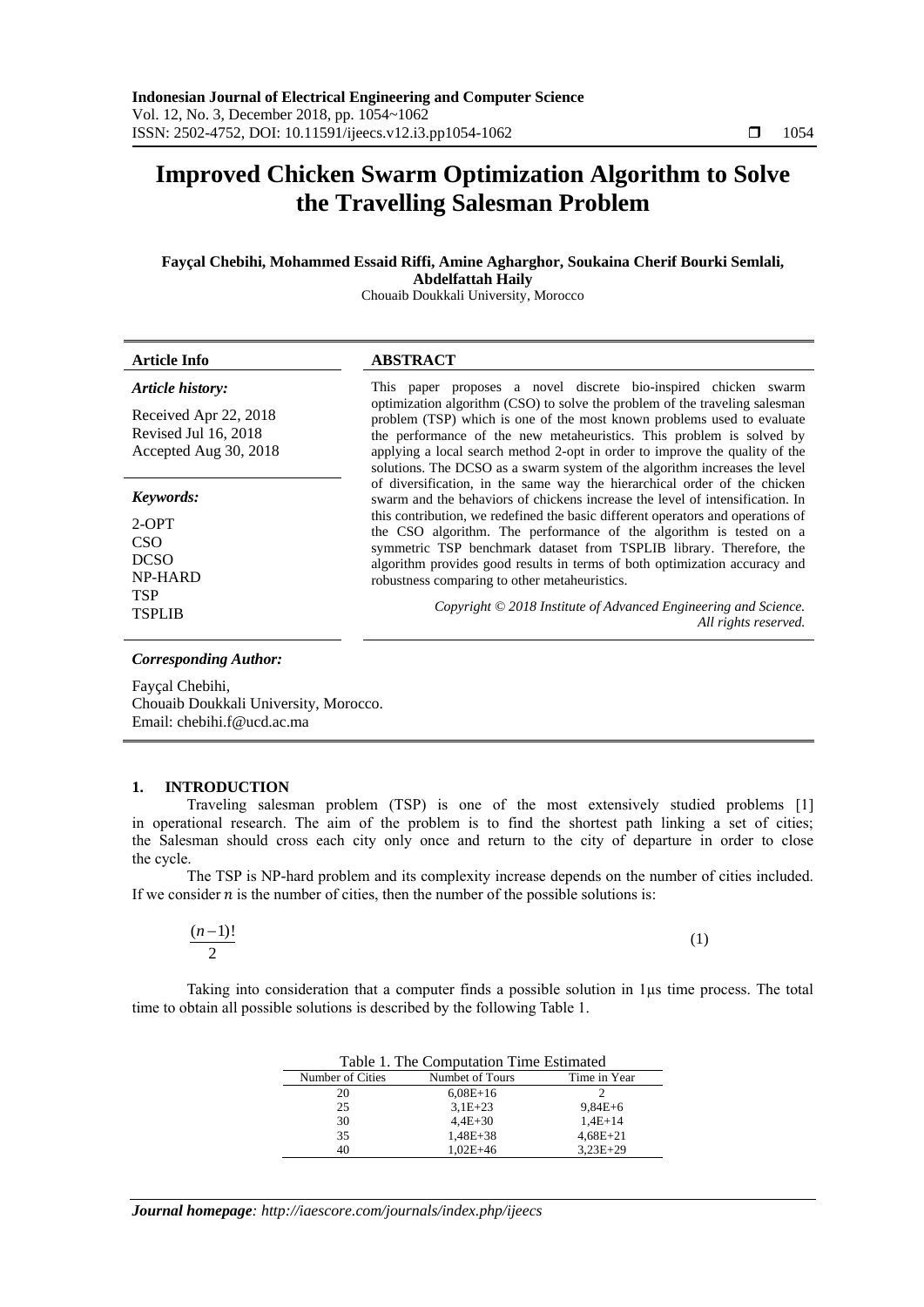This kind of problem is very common in industry business [2], [3] such as X-ray crystallography while analyzing crystals structure or even in more real life situations logistics [4] such as school transportation.

The difficulty of this problem has generated much interest to solve TSP, starting with the implementation of heuristics methods such as Tabu Search (TS) [5], Genetic Algorithm (GA) [6], Heuristic Approach [7], Greedy Randomize Adaptive Search Procedure (GRASP) [8], and Simulated Annealing (ST) [9]. Recently, several studies use of the bio-inspired algorithms using swarm intelligence methods [10] such as: ant colonies optimization (ACO) [11], particle swarm optimization (PSO) [12], [13] bee colonies optimization (BCO) [14], harmony search algorithm (HS) [15], [16], bat-inspired algorithm (BA) [17], [18],cuckoo search (CS) [19], [20] and a bio-inspired hunting search algorithm (HUS) [21].

The metaheuristic Chicken swarm optimization (CSO) is a bio-inspired behavior of chicken. It was introduced in 2014 by XIAN BING MENG [22], and proves its efficiency to solve some continued optimization problem, but it is not possible to use it to solve the combinatorial optimization problem. The aim of this paper is to propose a novel adaptation of the CSO metaheuristic to solve the combinatorial optimization problems by redefining operations and operators. To prove the efficiency of the proposed adaptation, the adapted CSO is applied to solve some benchmark instances of the traveling salesman problem. The obtained results are compared to the best solutions exiting in the literature.

The rest of the paper is organized as follows: the second section describes the Traveling Salesman Problem, the third section introduces the Chicken Swarm Optimization Algorithm, the forth section presents our proposed adaptation of the CSO algorithm to solve TSP, the fifth section shows the experimental and numerical results, and finally the last section is a conclusion.

### **2. TRAVELING SALESMAN PROBLEM**

The traveling salesman problem [23] was first introduced by the Italian Mathematician Karl Mengre in 1930 as a given list of cities along with the cost of travel between each pair of them. The aim of this study is to find the shortest path, which allowed visiting each city once starting and ending in the same city. Given this simple formulation, it might be possible that the problem could have an equally simple solution. It appears that this is not the case even if the problem is easy to express and interpreted. To the present day there is no efficient solution to the TSP has been found. However, the problem has inspired several mathematicians, computer scientists and a host of non-professional researchers. The problem can be mathematically formulated as: Let  $G = (V, E, W)$  be a weighted graph with  $V = \{v1, v2 \dots vn\}$ , then the TSP in G can be represented as:

Let  $\tilde{G} = (V, E, W)$  be a weighted graph with  $V = \{v1, v2 \dots vn\}$ , then the TSP in G can be represented as;

minimize 
$$
\sum_{e \in E} w(e)
$$
.  $x_e$  subject to: 
$$
\sum_{e \in \partial(v_i)} x_e = 2, \forall v_i \in V
$$

$$
\sum_{e \in \partial(S)} x_e \ge 2, S \subset V, S \ne \phi
$$

$$
x_e \in \{0,1\}, \forall e \in E
$$
 (2)

#### **3. CHICKEN SWARM OPTIMIZATION**

The Chicken swarm optimization (CSO) offers a swarm optimization based on the chicken's natural behavior in a swarm. A hierarchical order is established in the swarm. The chickens with the highest fitness values are identified as roosters and those with the worst fitness values are chicks. Meanwhile, those in the middle are hens. The swarm is divided into groups; each group contains a rooster, a couple of hens and chicks and is created randomly as described earlier [22].

The rooster with the best fitness value can look for food in a wider range of places.

$$
x_{i,j}^{t+1} = x_{i,j}^t \times (1 + Random(0, \sigma^2))
$$
\n
$$
\sigma^2 = \begin{cases}\n1, & \text{if } f_i \le f_j \\
k \in [1, N], & k \ne i \\
e^{\left(\frac{(f_k - f_i)}{|f_i| + \epsilon}\right)}, & \text{otherwise}\n\end{cases}
$$
\n(3)

*Improved Chicken Swarm Optimization Algorithm to Solve the Travelling Salesman… (Fayçal Chebihi)*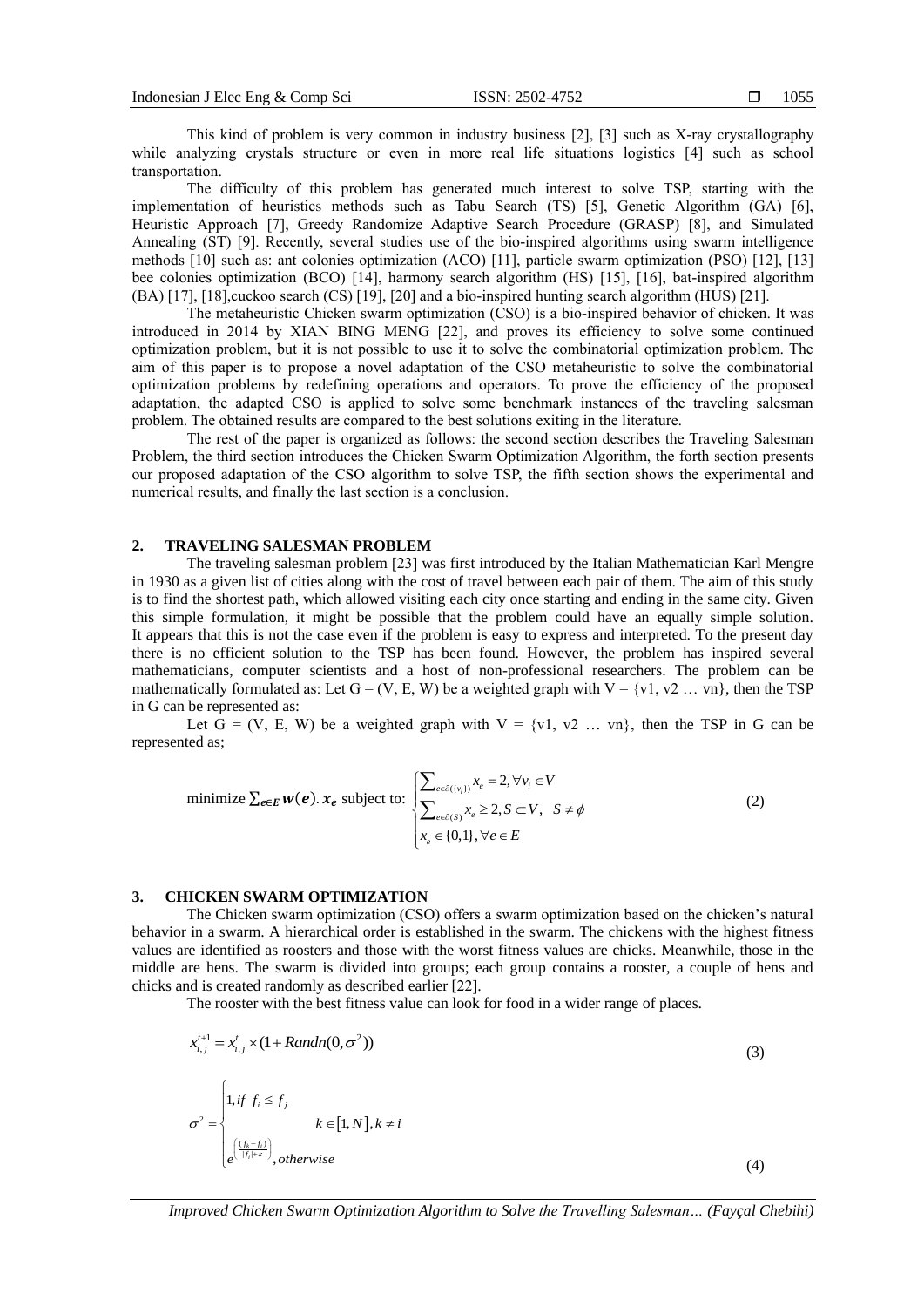Hens can randomly steal good food from the other chickens.

$$
x_{i,j}^{t+1} = x_{i,j}^t + S1 \times Rand \times (x_{r1,j}^t - x_{i,j}^t) + S2 \times Rand \times (x_{r2,j}^t - x_{i,j}^t)
$$
\n(5)

where 
$$
S1 = e^{\left(\frac{(f_i - f_r)}{(f_i + \varepsilon)}\right)}
$$
(6)

$$
And S2 = e^{(f_{r2} - f_i)}
$$
\n<sup>(7)</sup>

Chicks look for food around their mothers

$$
x_{i,j}^{t+1} = x_{i,j}^t + FL \times (x_{m,j}^t - x_{i,j}^t)
$$
\n(8)

Finally, the algorithm of CSO is represented as follow:

| Chicken Swarm Optimization Algorithm                                                                   |
|--------------------------------------------------------------------------------------------------------|
| Initialize a population of $N$ chickens and define the related parameters                              |
| Evaluate the N chickens' fitness values, $t=0$                                                         |
| While $(t < Max$ Generation)                                                                           |
| If (t % $G == 0$ )                                                                                     |
| Rank the chickens' fitness values and establish a hierarchical order in the swarm                      |
| Divide the swarm into different groups, and determine the relationships between chicks and mother hens |
| in a group                                                                                             |
| End IF                                                                                                 |
| For $i=1:N$                                                                                            |
| If i $==$ rooster Update its solution/location using equation (3) EndIf                                |
| If i $=$ hens Update its solution/location using equation (5) EndIf                                    |
| If i $=$ chicks Update its solution/location using equation (8) EndIf                                  |
| Evaluate the new solutions                                                                             |
| If the new solution is better than its previous one update it                                          |
| End for                                                                                                |
| End While                                                                                              |

# **4. A NOVEL DISCRETE CHICKEN SWARM OPTIMIZATION TO SOLVE TRAVELING SALESMAN PROBLEM**

This paper proposes a novel adaptation of the Chicken Swarm Optimization (CSO) to solve the Traveling Salesman Problem. This adaptation is established by the redefinition of operators and operations and respects the general process of the CSO algorithm. This section describes the different proposed improvements of operator and operations.

#### **4.1. Operator Improvement**

The position  $X_i$  of a selected chicken<sub>i</sub> is the solution represented by a Hamiltonians cycle of the *n* cities  $V = \{v_1, v_2, ..., v_n\}$ . $X_i = [v_1, v_2, ..., v_n]$  where  $(i \in [1, ..., n])$ 

#### **4.2. Operations Improvement**

#### **4.2.1. The Chicken Movement**

There are 3 types of chickens (hens, chicks and roosters). Each one has a determined process of movement that can be determined as follows:

a) Roosters

Roosters that have better fitness value can look for food in a larger space. This concept is represented by Equation (3). Based on these preps, we can define this movement as:

$$
x_i^{t+1} = x_i^t \otimes \text{Random}(0 - \sigma^2)
$$
\n<sup>(9)</sup>

Where  $\otimes$  means a self-permutation and *Randn*( $0, \sigma^2$ ) defines a random number of permutations. An example of this operation is represented as follows: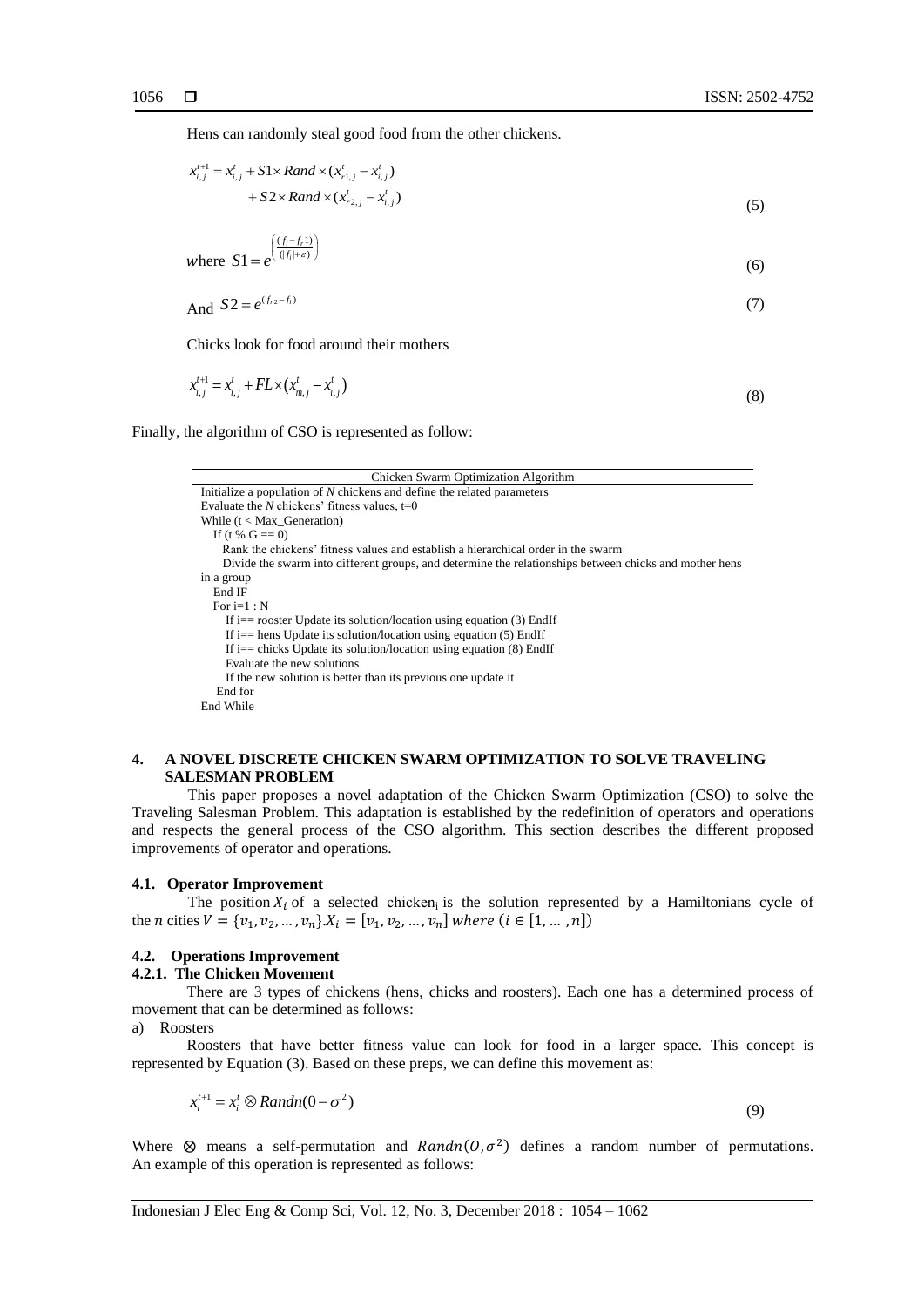1057

Let's  $X_i^t = [1,2,3,4,5]$  and Rand = 2



Figure 1. Example of movement of a rooster

The new solution becomes:  $X_i^{t+1} = [1,3,2,5,4]$ b) Hens

Hens follow their group-mate rooster to look for food. However, they randomly steal food from other chickens. These movements are defined in Equation (2). In this adaptation, we represent the movement of hens following the group-mate rooster as a local search around the rooster. In the same way, we represent the movement of hens while stealing food from other chickens as a local search around the chicken. The movement equation of hens become:

$$
x_i^{t+1} = x_i^t \oplus Rand \otimes (x_{r1}^t! x_i^t)
$$
  

$$
\oplus Rand \otimes (x_{r2}^t! x_i^t)
$$
 (10)

Where A⊖B presents a list of permutations to go from solution B to solution A. Example: Let's  $A = [1, 2, 3, 4, 5]$  and  $B = [2, 4, 3, 1, 5]$ 



Figure 2. Example of movement of a hens step 1 and step 2

Finally, to go from solution A to solution B the list of permutation is: A $\Theta$ B = [{1,2}, {4,2}]. The ⊕ operator indicates that we add the next operation to the new solution created by the last operation.

c) Chicks

The chicks find the food around their mother. This concept presents a fatal disadvantage because the chicks can only learn from their mothers. Therefore, the chicks can easily fall into local minimum. Dinghui [24] proposes a new equation to go through this problem by adding the probability of learning from the main rooster and a self-learning operation. The new equation becomes:

$$
x_i^{t+1} = w \otimes x_i^t \oplus FL \otimes (x_m^t! x_i^t)
$$
  
\n
$$
\oplus C \otimes (x_r^t! x_i^t)
$$
\n(11)

Where w is a self-permutation parameter that indicates the number of permutations and FL is a learning factor which means that the chick learn from its mother in the same way C is a learning factor from the rooster.

*Improved Chicken Swarm Optimization Algorithm to Solve the Travelling Salesman… (Fayçal Chebihi)*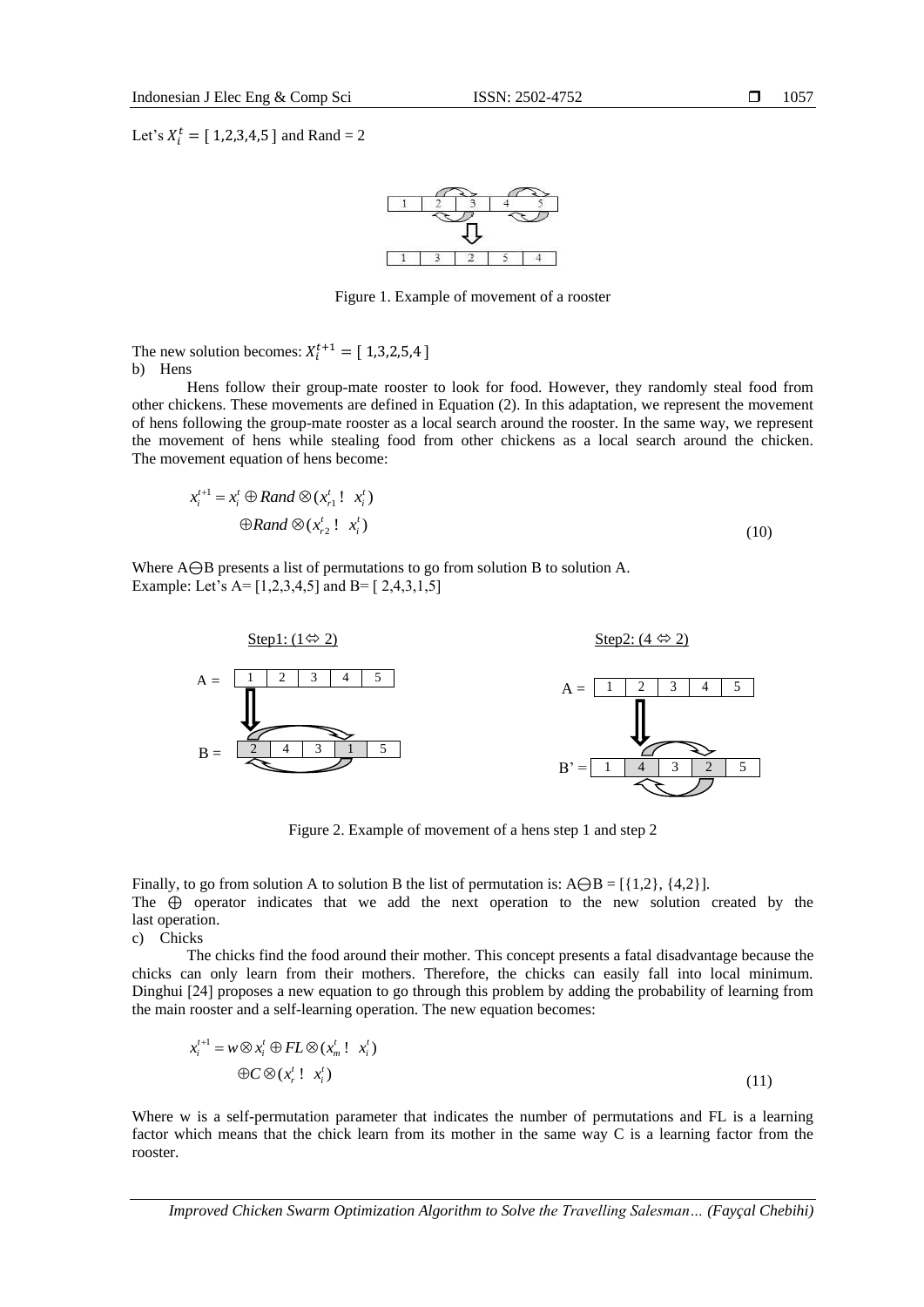#### **4.3. The Neighborhood**

To improve the solution quality, neighborhood methods are required. This article proposes a 2-opt local search to improve the quality of the solution proposed by the DSCO algorithm.



Figure 3. Move from solution (B) to solution (A) with a simple permutation

he 2-opt movement causes a small perturbation to the solution in order to find a good solution in its neighborhood. This operation is demonstrated in Figure 3.

## **4.4. Discrete CSO Algorithm**

Step 1: Initialize a population of N chickens and define related parameters (N the number of chickens in the swarm, Rand [0, 1], r1 [1... N] is an index of rooster r2 r1 [1, ..., N] is an index of chickens, FL [0,1], C and w.

**Step 2:** Use a 2-opt local search to improve the quality of solutions

**Step 3:** Evaluate The N chicken's fitness values at t=0 and save the global best solution.

**Step 4:** Rank the chickens and establish a hierarchal order in the swarm and improve the solution using 2-opt local search.

**Step 5:** Randomly divide the swarm into different groups and determine the relationship between the chicks and the mother-hens in a group.

**Step 6:** Find a new solution by updating the position of each rooster, hens and chicks using the new Equations (9), (10) and (11).

**Step 7:** Update the new solution when it is better than the previous one.

**Step 8:** Return to step 4 until the maximum number of iterations is reached.

## **5. EXPERIMENTAL RESULTS**

This section illustrates performance tests of CSO algorithm on Euclidean instances of TSPLIB. All experiments are performed on an Intel computer processor (R) Core (TM) i7-6500 CPU @ 2.5GHz @ 2.60 GHz and 16 GB of RAM. The program is coded in the programming language C # Visual Studio 2015 and for each instance TSPLIB we test 100 times.

To run the program, a list of parameters has been set. Table 2 shows the values of the parameters used:

| Table 2. The Parameters Values              |        |  |  |  |
|---------------------------------------------|--------|--|--|--|
| Parameters                                  | Values |  |  |  |
| PS (population size)                        | 100    |  |  |  |
| RN (Number of roosters)                     | 2%     |  |  |  |
| HN (Number of hens)                         | 20%    |  |  |  |
| CN (Number of chicks)                       | 78%    |  |  |  |
| G (Number of tours to update the algorithm) | 2      |  |  |  |
| C(Rooster learning factor)                  | 0.4    |  |  |  |
| FL (Hens learning factor)                   | 0.4    |  |  |  |
| W (self-learning factor)                    | 0.9    |  |  |  |

#### **5.1. Parametric Analysis**

There are eight parameters in the DCSO algorithm. The purpose of the algorithm is that the hens must look for a new solution around a good one represented by the rooster. As a result, the number of roosters must be higher than the number of hens (NR > NH). Similarly, the chicks are seeking a new solution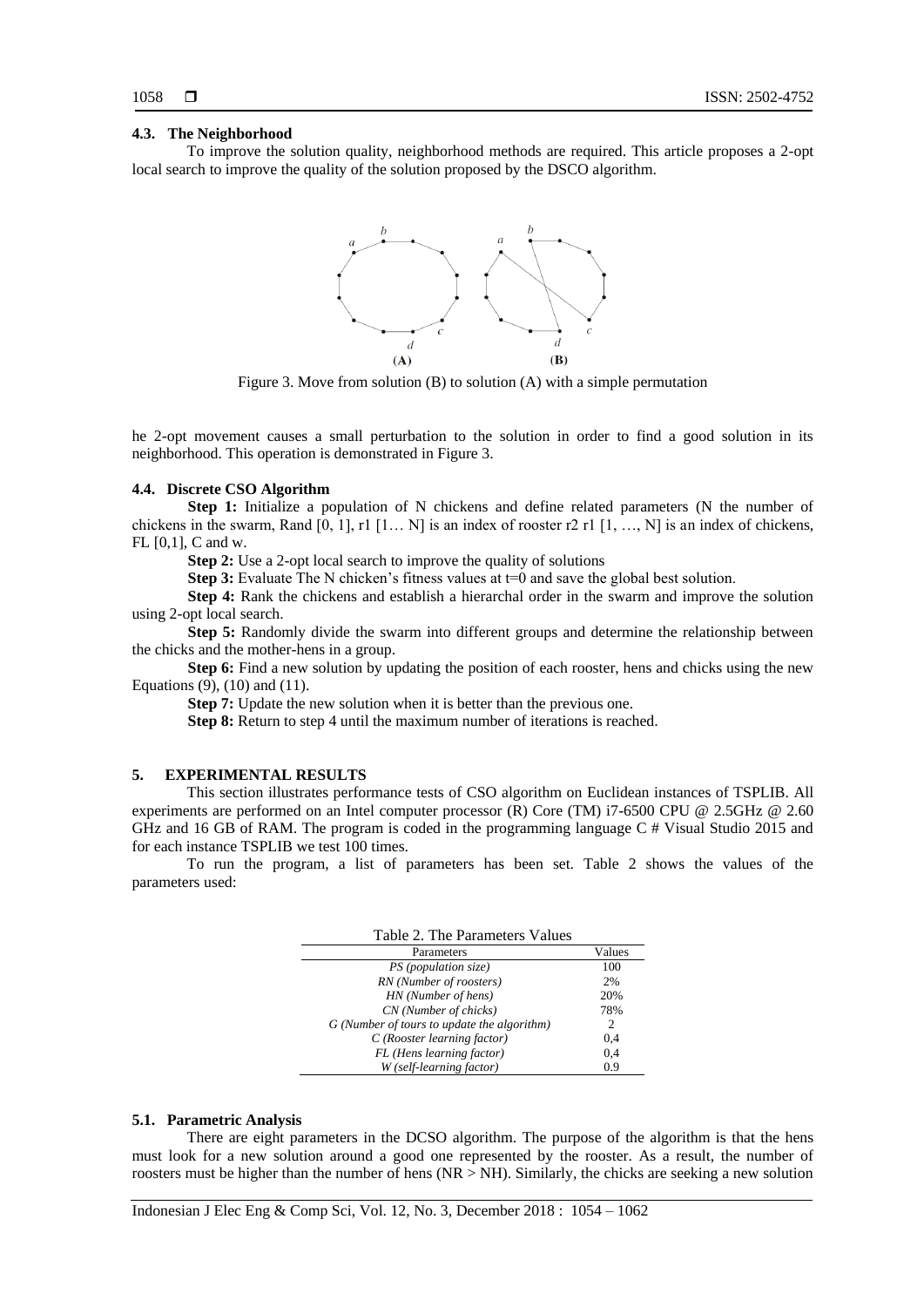around their mothers, and for a good intensification, the number of chicks must be higher than the number of hens ( $NC > NH$ ). If the value of G is very high, the algorithm cannot converge quickly to the optimal solution. Otherwise, if the value of G is very low, the algorithm may fall into a local optimal. After several tests, G=2 may achieve a good result in a much reduced time. As for G, the value of this parameter has a significant impact on the result. Furthermore, to avoid the problem of falling into minimum optimal in the chick's movement, the self-learning parameter gives to the chick the possibility to find a good solution in a bigger space of solutions by the value of w=0,9. The FL parameters give the chicks the possibility to learn from the mother. Moreover, the best value must be a random number between 0,4 and 1 (FL $\in$  [0.4,1]). In order to give more robustness to the algorithm, the chicks can also learn from roosters using a C parameter with a learning factor randomly chosen between 0.4 and 1 (C∈ [0.4,1]).

Figure 4 shows the evolution of the average running time for 100 executions while varying the parameter G and the size of the population using TSPLIB instance with a different number of the city (ST70 and KroA100).



Figure 4. Run time obtained by varying G parameter Figure 5. Run time obtained by varying population

size



Figure 6. Run time obtained by varying the number of roosters

The results reveal that there is an increase in the execution time when increasing the value of the parameter G on Figure 2 and the size of the population on Figure 5.

For more details, other experiments have been performed to detect the best value of the parameters RN, HN and CN.

The experiments in Figure 6 show that the percentage of the rooster should be low to ensure faster convergence.

Table 3 shows the numerical results obtained when applying the DCSO to the TSP using some TSPLIB instances. The first column contains the name of the instance, the second column contains the number of nodes in the instance, the third column contains the optimal solution found in TSPLIB Library, and the fourth column contains the best solution obtained by the DCSO algorithm. Moreover, the fifth column contains the worst solution, the sixth column contains the average solution, the seventh column denotes the standard deviation of solution obtained over 30 independent runs, the eighth column contains the percentage deviation of the average solution over 30 independent runs, the ninth column contains the percentage deviation of the best solution in 30 independent runs, the tenth column is represented by tow parameters. The number for optimal solution  $(C_{opt})$  and the number of solution (over 30 runs) for which the deviation from optimal solution is less than or equal to 1, and the last column represents the best time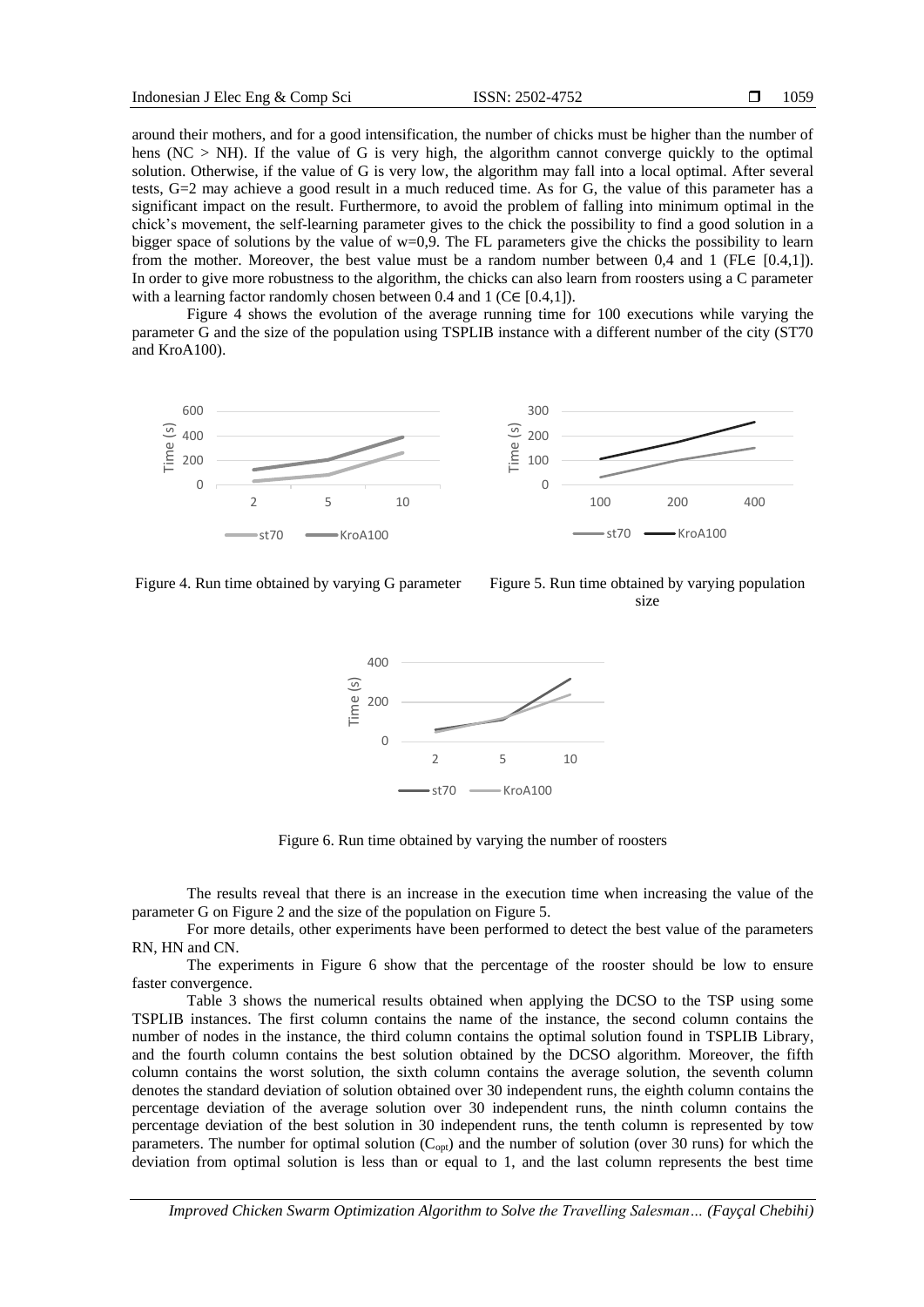obtained by the DCSO algorithm in 30 independent runs. The algorithm stops when the best solution is found or if the execution time exceeds 3000s.

| Instance       | Size | Opt    | <b>Best Sol</b> | Worst Sol | Average  | PDay $(\%)$ | PDbest $(\%)$ | $C_{1\%}/C_{\text{opt}}$ | Time(s)                  |
|----------------|------|--------|-----------------|-----------|----------|-------------|---------------|--------------------------|--------------------------|
| Eil51          | 51   | 426    | 426             | 426       | 426      | 0.00        | 0.00          | 30/30                    | 0,32                     |
| Berlin52       | 52   | 7542   | 7542            | 7542      | 7542     | 0.00        | 0.00          | 30/30                    | 0,09                     |
| St70           | 70   | 675    | 675             | 675       | 675      | 0.00        | 0.00          | 30/30                    | 0,04                     |
| Eil76          | 76   | 538    | 538             | 541       | 239.5    | 0.27        | 0.00          | 30/21                    | 5,78                     |
| Pr76           | 76   | 108159 | 108159          | 108159    | 108159   | 0.00        | 0.00          | 30/30                    | 8,35                     |
| Rat99          | 99   | 1211   | 1211            | 1211      | 1211     | 0.00        | 0.00          | 30/30                    | 11,79                    |
| KroA100        | 100  | 21282  | 21282           | 21282     | 21282    | 0.00        | 0.00          | 30/30                    | 0,05                     |
| KroB100        | 100  | 22141  | 22141           | 22141     | 22141    | 0.00        | 0.00          | 30/30                    | 3,17                     |
| KroC100        | 100  | 20749  | 20749           | 20749     | 20749    | 0.00        | 0.00          | 30/30                    | 2,68                     |
| KroD100        | 100  | 21294  | 21294           | 21294     | 21294    | 0.00        | 0.00          | 30/30                    | 7,49                     |
| KroE100        | 100  | 22068  | 22068           | 22156     | 22112    | 0.19        | 0.00          | 30/05                    | 11,52                    |
| Rd100          | 100  | 7910   | 7910            | 7910      | 7910     | 0,00        | 0.00          | 30/30                    | 10,55                    |
| Eil101         | 100  | 629    | 629             | 637       | 632.43   | 0.54        | 0.00          | 30/05                    | 16.9                     |
| Lin105         | 105  | 14379  | 14379           | 14379     | 14379    | 0.00        | 0.00          | 30/30                    | 2,2                      |
| Pr107          | 107  | 44303  | 44303           | 44326     | 44314,5  | 0,02        | 0,00          | 30/25                    | 20,02                    |
| Pr124          | 124  | 59030  | 59030           | 59030     | 59030    | 0.00        | 0,00          | 30/30                    | 1,9                      |
| Bier127        | 127  | 118282 | 118282          | 118657    | 118469.5 | 0.15        | 0,00          | 30/7                     | 64,62                    |
| Ch130          | 130  | 6110   | 6110            | 6155      | 6124,1   | 0,23        | 0,00          | 30/5                     | 15,05                    |
| Pr136          | 136  | 96772  | 96772           | 97468     | 96995    | 0,23        | 0,00          | 30/4                     | 20,75                    |
| Pr144          | 144  | 58537  | 58537           | 58537     | 58537    | 0,00        | 0,00          | 30/30                    | 2,01                     |
| Ch150          | 150  | 6528   | 6528            | 6584      | 6550,3   | 0,34        | 0,00          | 30/2                     | 23,7                     |
| KroA150        | 150  | 26524  | 26524           | 26649     | 26560,2  | 0.13        | 0,00          | 30/7                     | 20,02                    |
| KroB150        | 150  | 26130  | 26130           | 26266     | 26146.63 | 0.06        | 0,00          | 30/7                     | 21,21                    |
| Pr152          | 152  | 73682  | 73682           | 73818     | 73759.06 | 0,10        | 0,00          | 30/20                    | 13,4                     |
| Rat195         | 195  | 2323   | 2324            | 2360      | 2340,7   | 0,76        | 0,04          | 20/0                     | $\overline{a}$           |
| D198           | 198  | 15780  | 15780           | 15870     | 15802,83 | 0,14        | 0,00          | 30/3                     | 45,07                    |
| KroA200        | 200  | 29368  | 29368           | 29740     | 29449,23 | 0,27        | 0,00          | 30/2                     | 49,05                    |
| <b>KroB200</b> | 200  | 29437  | 29448           | 29819     | 29542.49 | 0.29        | 0.03          | 28/0                     |                          |
| Gil262         | 262  | 2378   | 2382            | 2410      | 2390,7   | 0,53        | 0.08          | 26/0                     |                          |
| A280           | 280  | 2579   | 2579            | 2611      | 2586.83  | 0,30        | 0,00          | 30/6                     | 102,17                   |
| Pr299          | 299  | 48191  | 48191           | 48552     | 48311.7  | 0,25        | 0,00          | 30/2                     | 125,11                   |
| Lin318         | 318  | 42029  | 42154           | 42713     | 42462.16 | 1.03        | 0.29          | 12/0                     |                          |
| Rd400          | 400  | 15281  | 15336           | 15574     | 15465.3  | 1.20        | 0.35          | 7/10                     |                          |
| Nrw1379        | 1379 | 56638  | 58951           | 59837     | 59349.53 | 4.78        | 4.08          | 0/0                      | $\overline{\phantom{a}}$ |

Table 3. Numerical Results Obtained by DCSO Applied to Some TSP Instances of TSPLIB

The results in Table 3 confirm that the DCSO algorithm can solve most of the TSPLIB instances in a very fast execution time.

To prove the robustness of the algorithm, Table 4 compares the average solution proposed by the DSCO algorithm with other methods recently used and which are applied to solve TSP using TSPLIB library. Table 5 compares the best execution time achieved by the algorithm compared to new bio-inspired algorithm that solves the TSP.

| Table 4. The Average Results Obtained by Some Methods on Some TSPLIB Instances |       |             |               |                 |              |  |
|--------------------------------------------------------------------------------|-------|-------------|---------------|-----------------|--------------|--|
| Instance                                                                       | Opt   | <b>DSCO</b> | ACO [25] [26] | <b>PSO</b> [13] | GA [27] [28] |  |
| Ei151                                                                          | 426   | 426         | 430           | 436.9           | 429          |  |
| Berlin <sub>52</sub>                                                           | 7542  | 7542        | 7594          | 7832            | 7738         |  |
| St70                                                                           | 675   | 675         | 750           | 697.5           | -            |  |
| Eil76                                                                          | 538   | 538         | 552.6         | 560.4           | -            |  |
| KroA100                                                                        | 21282 | 21282       | 21475         |                 | 21445        |  |

According to the results in Table 4, the average time obtained by the DSCO algorithm gives good results than the other methods. Table 5, Figure 7, and Figure 8 compare the average time obtained by the DSCO algorithm compared to new bio-inspired algorithms.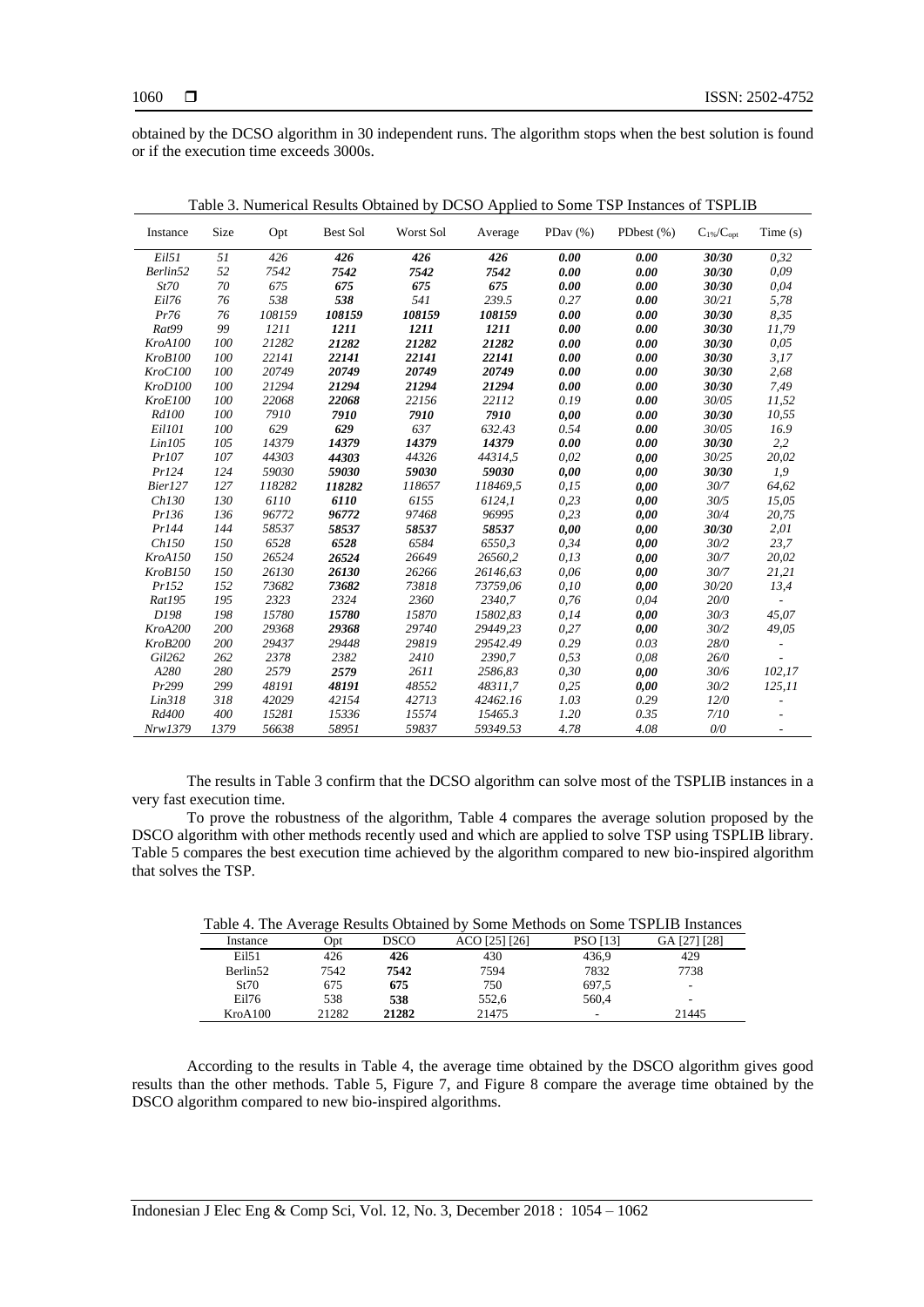Table 5. The Average Time Results Obtained by Bio-inspired Methods on Some TSPLIB Instances

| Instance             | Opt   | <b>DSCO</b> | CS [20] | BA [18] | <b>HUS</b> [21] |
|----------------------|-------|-------------|---------|---------|-----------------|
| Ei151                | 426   | 0.32        | 1,16    | 0.20    | 0.51            |
| Berlin <sub>52</sub> | 7542  | 0.09        | 0.09    | 0,03    | 0,16            |
| St70                 | 675   | 0,04        | 1,56    | 0.43    | 1,42            |
| KroA100              | 21282 | 0,05        | 2,70    | 1,36    | 7.18            |
| KroB100              | 22141 | 3,17        | 8.74    | 3,35    | 11,25           |
| KroC100              | 20749 | 2.50        | 3.36    | 2.51    | 6.48            |





Figure 7. Comparing execution time of bio-inspired algorithm in a small TSP instances

Figure 8. Comparing execution time of bio-inspired algorithm in a large TSP instances

The experimental results show that execution time of DSCO algorithm is better than the other bioinspired algorithms in most of TSPLIB instances used to test the performance of the algorithm. Especially in large instance, our algorithm can find the best solution in the best time, which will be used to solve other NPhard combinatory problems like TSP.

## **6. CONCLUSION**

This paper presents a new discrete Chicken swarm optimization (DCSO) algorithm to solve the symmetric Traveling salesman problem (TSP) by applying a local search to improve the quality of the solutions. The adaptation of the algorithm is based on the behaviors of chickens in a swarm. The algorithm has been tested on a set of benchmark instances of TSPLIB. Its performance exceeds the recent methods used to solve the TSP such as ACO, PSO and GA, the effectiveness of the algorithm is due to the diversification of operations and operators based on the different kind of chickens (roosters, hens and chicks).

In the future researches we will improve the DCSO algorithm in order to obtain a better results by applying an hybrid approaches. Moreover, the DCSO robustness and rapidity encourage the use of algorithm to solve other combinatorial optimization problems.

#### **REFERENCES**

- [1] S. Arora, "Polynomial time approximation schemes for Euclidean traveling salesman and other geometric problems," J. ACM, vol. 45, no. 5, pp. 753–782, Sep. 1998.
- [2] R. G. Bland and D. F. Shallcross, "Large travelling salesman problems arising from experiments in X-ray crystallography: A preliminary report on computation," Oper. Res. Lett., vol. 8, no. 3, pp. 125–128, Jun. 1989.
- [3] H. D. Ratliff and A. S. Rosenthal, "Order-Picking in a Rectangular Warehouse: A Solvable Case of the Traveling Salesman Problem," Oper. Res., vol. 31, no. 3, pp. 507–521, Jun. 1983.
- [4] J. K. Lenstra and A. H. G. R. Kan, "Some Simple Applications of the Travelling Salesman Problem," J. Oper. Res. Soc., vol. 26, no. 4, pp. 717–733, Dec. 1975.
- [5] M. Zachariasen and M. Dam, "Tabu Search on the Geometric Traveling Salesman Problem," in Meta-Heuristics, I. H. Osman and J. P. Kelly, Eds. Boston, MA: Springer US, 1996, pp. 571–587.
- [6] J.-Y. Potvin, "Genetic algorithms for the traveling salesman problem," Ann. Oper. Res., vol. 63, no. 3, pp. 337– 370, Jun. 1996.
- [7] Abid, M. M., & Muhammad, I. (2015). Heuristic Approaches to Solve Traveling Salesman Problem. Indonesian Journal of Electrical Engineering and Computer Science, 15(2), 390-396.
- [8] Y. Marinakis, A. Migdalas, and P. M. Pardalos, "Expanding Neighborhood GRASP for the Traveling Salesman Problem," Comput. Optim. Appl., vol. 32, no. 3, pp. 231–257, Dec. 2005.
- [9] X. Geng, Z. Chen, W. Yang, D. Shi, and K. Zhao, "Solving the traveling salesman problem based on an adaptive simulated annealing algorithm with greedy search," Appl. Soft Comput., vol. 11, no. 4, pp. 3680–3689, Jun. 2011.

*Improved Chicken Swarm Optimization Algorithm to Solve the Travelling Salesman… (Fayçal Chebihi)*